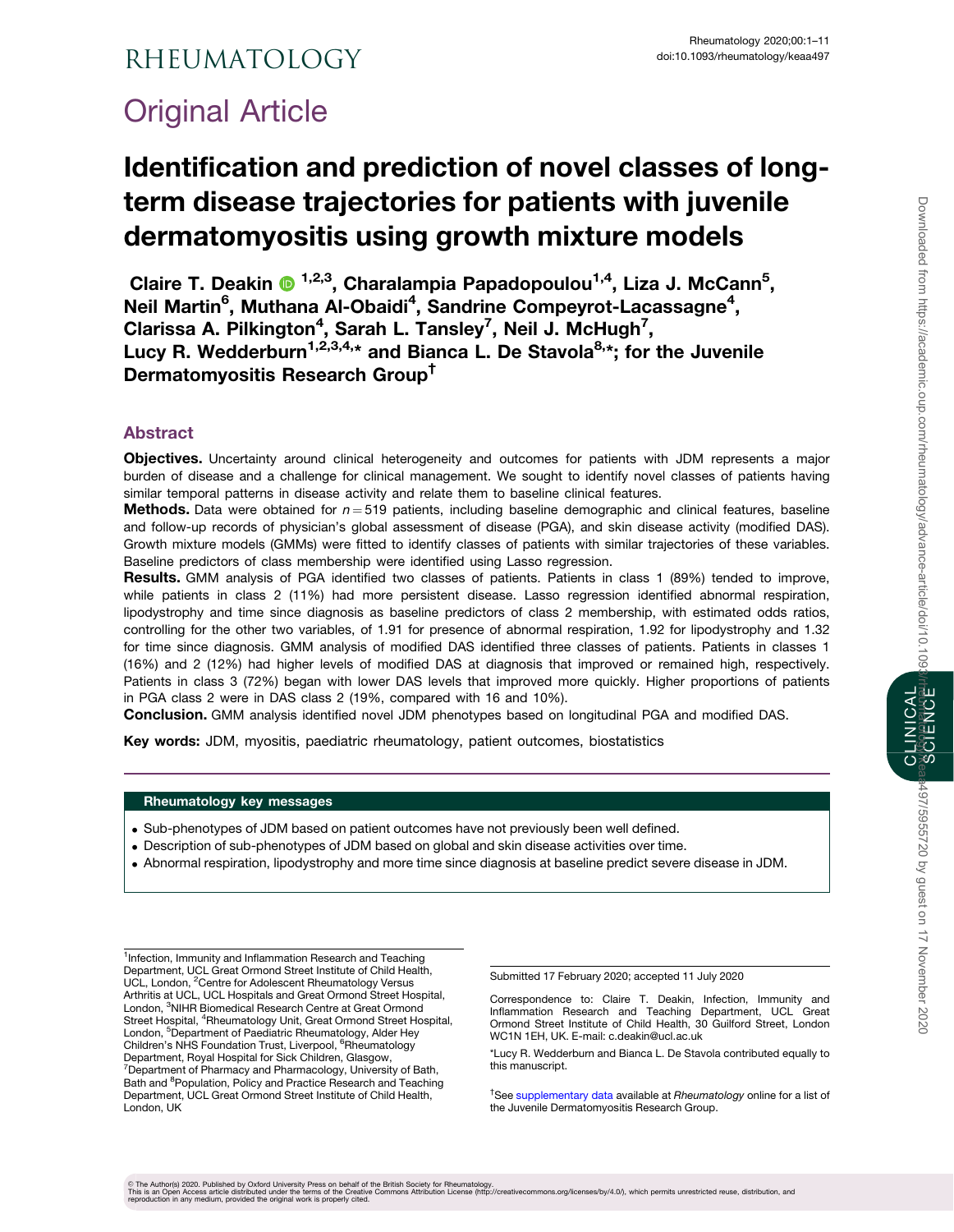## <span id="page-1-0"></span>Introduction

Uncertainty around medium- to long-term outcomes is a major burden of disease for patients and families, as highlighted by a recent qualitative study of children and young people with JDM [\[1\]](#page-9-0). In addition to characteristic features of proximal muscle weakness and pathognomonic skin rash, many patients develop a heterogeneous range of additional features, including calcinosis, lipodystrophy, treatment-resistant rash and internal organ involvement. Patients can have heterogeneous responses to treatment, which also poses a challenge for clinical management. At present there are few reliable predictive biomarkers for response to treatment.

Historically, disease courses in JDM have been described as monocyclic, polycyclic or chronic typically based on clinical assessment within the first 2 years after diagnosis [[2](#page-9-0)–[6](#page-9-0)]. Longer-term cross-sectional follow-up studies have indicated that some patients have ongoing disease activity and damage [[7](#page-9-0)-[14](#page-10-0)], underscoring the need to collect and understand data on long-term outcomes in JDM beyond the first 2 years. Longitudinal analyses enable insight into outcomes that change over time, and can be used to characterize a disease course in a data-driven manner. An example is a recent study that applied longitudinal methods to understand disease evolution using data from 95 patients at The Hospital for Sick Children, Toronto, Canada [\[15](#page-10-0)].

Growth mixture models (GMMs) are a longitudinal method for identifying latent or 'hidden' subgroups of patients with similar mean trajectories of disease activity over time when the number of groups and group membership are unknown [\[16\]](#page-10-0). In contrast to other methods for latent class trajectory analysis, GMMs allow individuals within each class to have differences in their trajectories. Although these alternative approaches are easier to implement, GMMs have a more substantive interpretation, as shown by the Canadian study results, which identified three different GMM 'typical' trajectories in total DAS, with baseline as DAS their predictor [\[15\]](#page-10-0).

The aims of this study were to use GMM analysis to identify classes of patients with JDM with different trajectories of disease activity and to identify predictors of class membership at baseline, using data from a large, multicentre cohort study.

# **Methods**

## Patients and clinical data

All patients were recruited to the UK-wide JDM Cohort and Biomarker Study (JDCBS) [\[17\]](#page-10-0), with ethical approval (UK Northern and Yorkshire Medical Research and Ethics Committee MREC/1/3/22). All patients provided written informed consent and age-appropriate assent. Patients are recruited at 16 centres in the UK ([Supplementary Table S1](https://academic.oup.com/rheumatology/article-lookup/doi/10.1093/rheumatology/keaa497#supplementary-data), available at Rheumatology

online), with de-identified patient data held within the JDCBS database. Centres are anonymized in this analysis to protect patient confidentiality. The JDCBS holds focus groups with young people with JDM to involve patients in study design and disseminates research at JDM regular family days.

For all patients ( $n = 519$  at time of study), demographic data and clinical features at first-recorded visit were collected, including diagnosis, abnormal respiration, arthritis, cutaneous ulceration, lipodystrophy and calcinosis. Abnormal respiration was defined as 'shortness of breath', 'accessory muscle use', 'tachypnea', 'requires oxygen' or 'ventilated' [\[18\]](#page-10-0). All other clinical features were defined by the treating clinician at the firstrecorded visit. For patients in whom autoantibodies were measured ( $n = 379$ ), these data were generally generated using immunoprecipitation and ELISA as previously described [\[19–21](#page-10-0)], and by line blot for a limited number of cases. Median duration of follow-up was 5.1 (2.6–8.6) years. Clinic visits were recorded approximate-ly twice per year ([Supplementary Table S1,](https://academic.oup.com/rheumatology/article-lookup/doi/10.1093/rheumatology/keaa497#supplementary-data) available at Rheumatology online).

At all recorded visits  $(n = 5306)$ , several measures were collected including the physician's global assessment (PGA) of global disease activity on a visual analogue scale and the cutaneous components of the modified DAS for assessing skin disease (comprising Gottron's papules, heliotrope rash, vasculitis and erythema) [\[22\]](#page-10-0). The PGA in our analysis is a more subjective score that reflects cutaneous, musculoskeletal and other manifestations of JDM that influence the physician's overall assessment of global disease activity, and may in some cases be influenced by features such as calcinosis that can be attributed to ongoing activity by some physicians, but disease damage by others. Higher levels of disease activity are indicated by higher scores in the PGA (range 0–10) and modified DAS (range 0–5) and lower scores of the Childhood Myositis Assessment Scale (CMAS) (range 0–52). For the modified DAS, when any of Gottron's papules, heliotrope rash, vasculitis or erythema were missing they were treated as absent to avoid the need to impute this variable, similar to a previ-ous analysis [[18](#page-10-0)], although we recognize this approach may underestimate the true modified DAS. Since 11 patients never had a PGA recorded, the total number of patients when PGA was modelled as an outcome was 508.

Data are described using median and first and third quartiles for numeric variables (unless specified otherwise), and counts and percentages for categorical variables.

## Data exploration and identification of missing data patterns

The PGA and modified DAS longitudinal trajectories were described using spaghetti and lasagne plots. Follow-up ranged from 0.2 to 23.4 years, with very few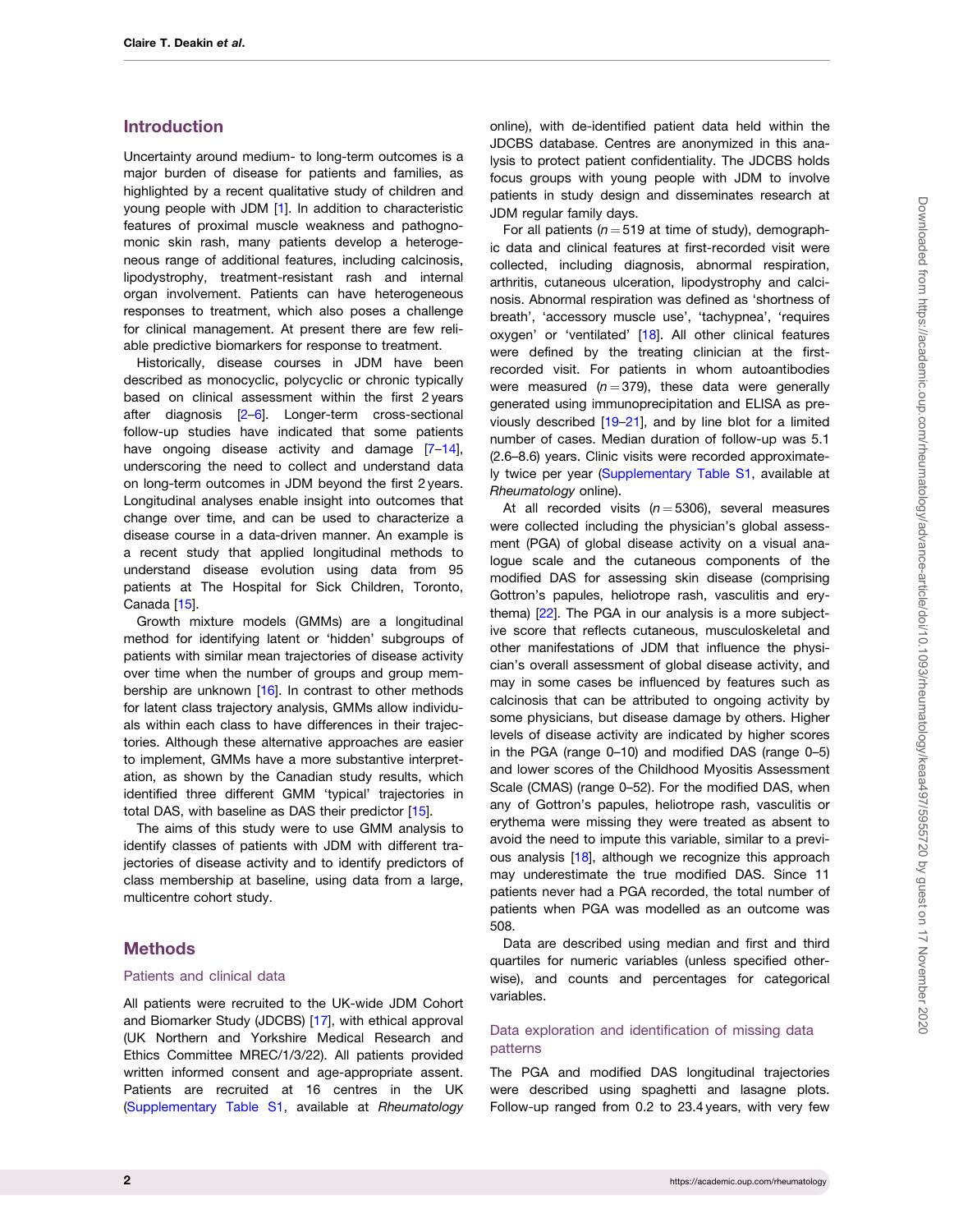<span id="page-2-0"></span>observations being available after 10 years. For this reason follow-up was truncated at 10 years since diagnosis, in order to avoid including sparse observations that may be highly influential. This led to the inclusion of complete follow-up for 83.6% of patients  $(n = 4837 \text{ recorded})$ visits) and a similar median length of follow-up of 4.9 (2.1–8.1) years in the truncated dataset.

Since for 13% of the available visits, PGA values were missing, patterns in missing data were explored. Data visualization did not indicate there were any patterns in the frequency of missing PGA over time or a relationship with duration of follow-up. Formal analyses of the pattern of missingness consisted of modelling the probability of missing a PGA observation during follow-up, accounting for clustering (as the same patient may have missing values at different visits) using generalized estimating equations (implemented with an exchangeable correlation matrix and robust standard errors). Potential predictors of missingness were: sex, age at diagnosis, time since diagnosis, baseline PGA and Centre, coded Centre A  $[n = 241 (46.4\%)$ ] vs the rest  $[n = 278 (53.6\%).$ coded as 'Other']. Baseline PGA and Centre were found to be significantly associated with missingness. A random audit of all clinic forms received in a single month suggested clinical experience may influence whether PGA was missing; however, since allocation of patients to consultants or registrars is random, it was thought not to introduce bias.

#### GMM analysis

GMMs are models for repeated observations of an outcome that allow individual trajectories to cluster within classes. These classes are unobserved (latent) but are inferred from the data. GMMs can be fitted to continuous outcomes like the PGA and modified DAS, assuming Gaussian or non-Gaussian distributions, and to categorical variables using ordered logistic regression models. We fitted GMMs to either the PGA or modified DAS as outcomes with time since diagnosis (years) having both fixed and random effects, while also allowing for class-specific effects of time ([Supplementary](https://academic.oup.com/rheumatology/article-lookup/doi/10.1093/rheumatology/keaa497#supplementary-data) [Methods,](https://academic.oup.com/rheumatology/article-lookup/doi/10.1093/rheumatology/keaa497#supplementary-data) available at Rheumatology online). Since exploratory analysis identified Centre as a predictor of missing PGA over time, a binary variable for Centre (Centre A or Other; [Supplementary Table S3,](https://academic.oup.com/rheumatology/article-lookup/doi/10.1093/rheumatology/keaa497#supplementary-data) available at Rheumatology online) was included in the GMM analysis of PGA in order to deal with the missing data patterns under the missing at random assumption. Although baseline PGA was also a predictor of missing PGA over time, it did not need to be included as it was already part of the outcome model, and therefore its incompleteness was dealt with by the maximum likelihood estimation, again under the missing at random assumption. Single class models were fitted initially to define the optimal transformations of outcome variables and best function of time, with models selected according to the lowest Bayesian information criterion value ([Supplementary Table S4,](https://academic.oup.com/rheumatology/article-lookup/doi/10.1093/rheumatology/keaa497#supplementary-data) available at Rheumatology online). A cubic term for time and square-root

transformations of PGA and modified DAS gave the lowest Bayesian information criterion values.

Models with two to six classes were subsequently fitted. The optimal number of classes was determined by selecting the model with the lowest Bayesian information criterion and highest entropy ([Supplementary Table](https://academic.oup.com/rheumatology/article-lookup/doi/10.1093/rheumatology/keaa497#supplementary-data) [S4,](https://academic.oup.com/rheumatology/article-lookup/doi/10.1093/rheumatology/keaa497#supplementary-data) available at Rheumatology online), as recommended in [\[23\]](#page-10-0). Entropy is an indication of how well individuals have been allocated to each class on a scale of 0-1, with 1 meaning perfect classification, and is calculated using the mean posterior probability for each class. Posterior classification is also reported for each class for each GMM with two to six classes [\(Supplementary](https://academic.oup.com/rheumatology/article-lookup/doi/10.1093/rheumatology/keaa497#supplementary-data) [Table S4,](https://academic.oup.com/rheumatology/article-lookup/doi/10.1093/rheumatology/keaa497#supplementary-data) available at Rheumatology online). The mean of posterior probabilities for each class is reported for each GMM with two to six classes [\(Supplementary](https://academic.oup.com/rheumatology/article-lookup/doi/10.1093/rheumatology/keaa497#supplementary-data) [Table S5,](https://academic.oup.com/rheumatology/article-lookup/doi/10.1093/rheumatology/keaa497#supplementary-data) available at Rheumatology online).

#### Sensitivity analyses

Sensitivity analyses were subsequently performed to identify whether there were differences in the results for males or females and to investigate whether results were influenced by late-entry individuals or by both lateentry individuals and individuals contributing fewer visits or by non-incident individuals ([Supplementary Table S6,](https://academic.oup.com/rheumatology/article-lookup/doi/10.1093/rheumatology/keaa497#supplementary-data) available at Rheumatology online). Two definitions of non-incident individuals were used: individuals recruited to the JDCBS later than a month since diagnosis  $(n = 184$  excluded; the remaining cohort becoming the 'inception cohort'), and individuals recruited to the JDCBS at least 5 years after diagnosis  $(n = 29)$ . Individuals contributing few visits were defined as those contributing fewer than three visits  $(n = 79)$ . These thresholds were selected according to the distributions of time from diagnosis to recruitment (years) and the numbers of visits.

#### Lasso regression to predict class membership

Baseline predictors of membership of the classes predicted by GMM analysis were identified using Lasso regression, a regression method that involves automatic selection of predictors and regularization of estimated coefficients for improved prediction accuracy [\[24\]](#page-10-0). Lasso regression was performed using all clinical features recorded at the first visit as predictors: diagnosis, PGA, CMAS, modified DAS, age at diagnosis, time from diagnosis to first visit, and the presence of any of arthritis, abnormal respiration, calcinosis, lipodystrophy and ulceration. Myositis-specific autoantibodies (MSAs) were not included as a predictor due to missing data. Since 0–34% of data were missing at first-recorded visit for some clinical features, multiple imputation was first performed using baseline clinical features and demographic features to generate 10 imputed datasets.

For Lasso regression, the following steps were performed separately for each of these 10 imputed datasets ([Supplementary Methods,](https://academic.oup.com/rheumatology/article-lookup/doi/10.1093/rheumatology/keaa497#supplementary-data) available at Rheumatology online). In an initial step, 10-fold cross-validation was run to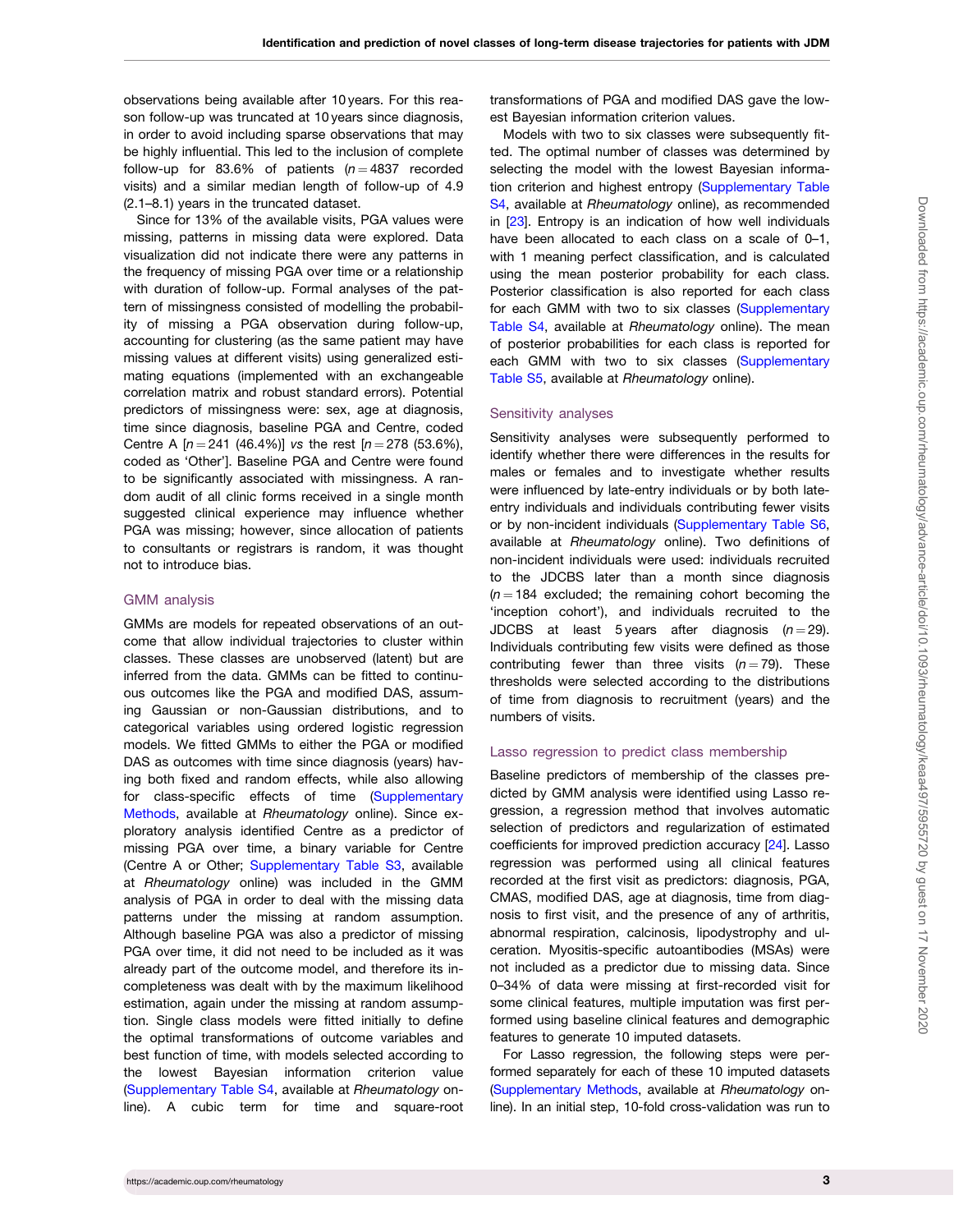<span id="page-3-0"></span>select the optimal value for the tuning parameter lambda. a parameter that contributes to the shrinkage penalty applied to the regression coefficients. Within each crossvalidation, the area under the curve was used to select the value of lambda that minimized the cross-validation error. These lambda values were then used to fit the regression models and estimate the coefficients for the predictors retained across each imputed dataset.

To account for uncertainty in class assignment during the GMM stage of the analysis, observations were weighted by the probability of class membership for each individual patient, as predicted by the GMM. Where significant predictors were identified by the Lasso regression, the model was re-run with interaction terms between those predictors. Finally, the estimates for predictors with non-zero coefficients were pooled from each imputed dataset. Standard errors are not reported as these are unreliable for penalized regression [[25\]](#page-10-0). Lasso regression analysis was repeated using deviance and misclassification error as the loss functions to select the value of lambda that minimized crossvalidation error. The same predictors were identified using these loss functions, and similar estimates of effect size were obtained.

#### **Software**

All analyses were performed using R version 3.4.4 [[26](#page-10-0)]. GMM analyses were performed using the lcmm() func-tion in the 'lcmm' package [[27\]](#page-10-0). Lasso regression analyses were performed using the 'glmnet' package [[28](#page-10-0)]. Code for GMM and Lasso regression analyses are given in [Supplementary Methods](https://academic.oup.com/rheumatology/article-lookup/doi/10.1093/rheumatology/keaa497#supplementary-data), available at Rheumatology online. Multiple imputation was performed using the 'mice' package [\[29\]](#page-10-0). Generalized estimating equations were fitted using the geeglm() function in the 'geepack' package [\[30\]](#page-10-0). Lasagne plots were generated using the 'longCatEDA' package [\[31\]](#page-10-0).

## **Results**

## Demographic, clinical and serological features of whole JDCBS cohort

For the whole JDCBS cohort ( $n = 519$ ), most patients were female, white and had a diagnosis of definite JDM ([Table 1\)](#page-4-0). Almost half of the cohort were recruited at Centre A, with remaining patients recruited at 15 other centres [\(Supplementary Table S2](https://academic.oup.com/rheumatology/article-lookup/doi/10.1093/rheumatology/keaa497#supplementary-data), available at Rheumatology online). Median age at diagnosis was 7.7 years and median first-recorded PGA and modified DAS were 3.0 and 3, respectively. The most prevalent MSAs were anti-TIF1 $\gamma$  (16.9%) and anti-NXP2 (15.6%).

Median (range) follow-up was 5.1 (0.2–23.4) years before follow-up time was truncated at 10 years, and 4.9 (2.6–8.1) years after truncation. Median time from diagnosis to first-recorded visit was 0.2 (0.1–1.1) years. Visual representation of patients' longitudinal trajectories for up to the first 10 years post-diagnosis for both PGA and modified DAS for skin disease indicated that

disease activity on average reduced to lower levels over time, although patterns were heterogeneous between patients [\(Fig. 1\)](#page-5-0).

## Two-class GMM for PGA

To separate this heterogeneity into groups with more homogeneous patterns in disease trajectory, GMM analysis was applied. In the model fitted for PGA ( $n = 508$ ), the two-class solution was preferred [\(Fig. 2A,](#page-6-0) [Supplementary Fig. S1A](https://academic.oup.com/rheumatology/article-lookup/doi/10.1093/rheumatology/keaa497#supplementary-data) and B, available at Rheumatology online). Most patients were predicted to belong in class 1 ( $n = 450$ , 89%). This group had slightly lower levels of global disease activity at diagnosis, which steadily decreased over time [\(Fig. 2A and B\)](#page-6-0). By contrast, a small proportion of patients were predicted to belong in class 2 ( $n = 58$ , 11%), with their trajectories starting with slightly higher PGA levels and displaying more fluctuations over time ([Fig. 2B and C](#page-6-0)).

Similar proportions of males and females and the major ethnic groups were represented in the two classes ([Table 2\)](#page-7-0). Higher proportions of patients in class 2 were diagnosed at recruitment with JDM overlap with scleroderma or other idiopathic inflammatory myopathy. Ages at diagnosis and symptom onset were similar across classes. Although baseline PGA was higher in patients in class 2, baseline modified DAS scores were similar. Although in general MSA proportions were similar across classes, a higher proportion of patients in class 2 had anti-NXP2 autoantibodies and a higher proportion of patients in class 1 had no-detectable autoantibody.

### Three-class GMM for skin modified DAS

A GMM was also fitted for skin modified DAS ( $n = 519$ ), with a three-class solution being preferred [\(Fig. 3A,](#page-8-0) [Supplementary Fig. S1C](https://academic.oup.com/rheumatology/article-lookup/doi/10.1093/rheumatology/keaa497#supplementary-data) and D, available at Rheumatology online). Patients who were predicted as belonging to class 1 ( $n = 81$  16%) had high levels of skin disease activity at diagnosis, which on average reduced slowly over time ([Fig. 3B\)](#page-8-0). Patients in class 2 ( $n = 63$ , 12%), on the other hand, also had high levels of skin disease activity at diagnosis, which tended to remain high over time [\(Fig. 3C](#page-8-0)). Most patients were predicted to belong in class 3 ( $n = 375$ , 72%), with lower levels of skin disease activity at diagnosis that reduced more quickly over time [\(Fig. 3D\)](#page-8-0).

Class 2 had slightly higher proportions of patients who were female, white and who were diagnosed at recruitment with JDM overlap with scleroderma [\(Table 2](#page-7-0)). Ages at diagnosis and symptom onset, and baseline scores for PGA, CMAS and modified DAS were similar across all three classes. Similar to the GMM fitted for PGA, proportions of MSA were similar across classes, but class 1 had a higher proportion of patients with anti-TIF1 $\gamma$  autoantibodies.

Cross-tabulation of the two-class GMM for global disease activity with the three-class GMM for skin disease activity indicated a higher proportion (19%) of patients in class 2 of the GMM fitted to PGA were in class 2 of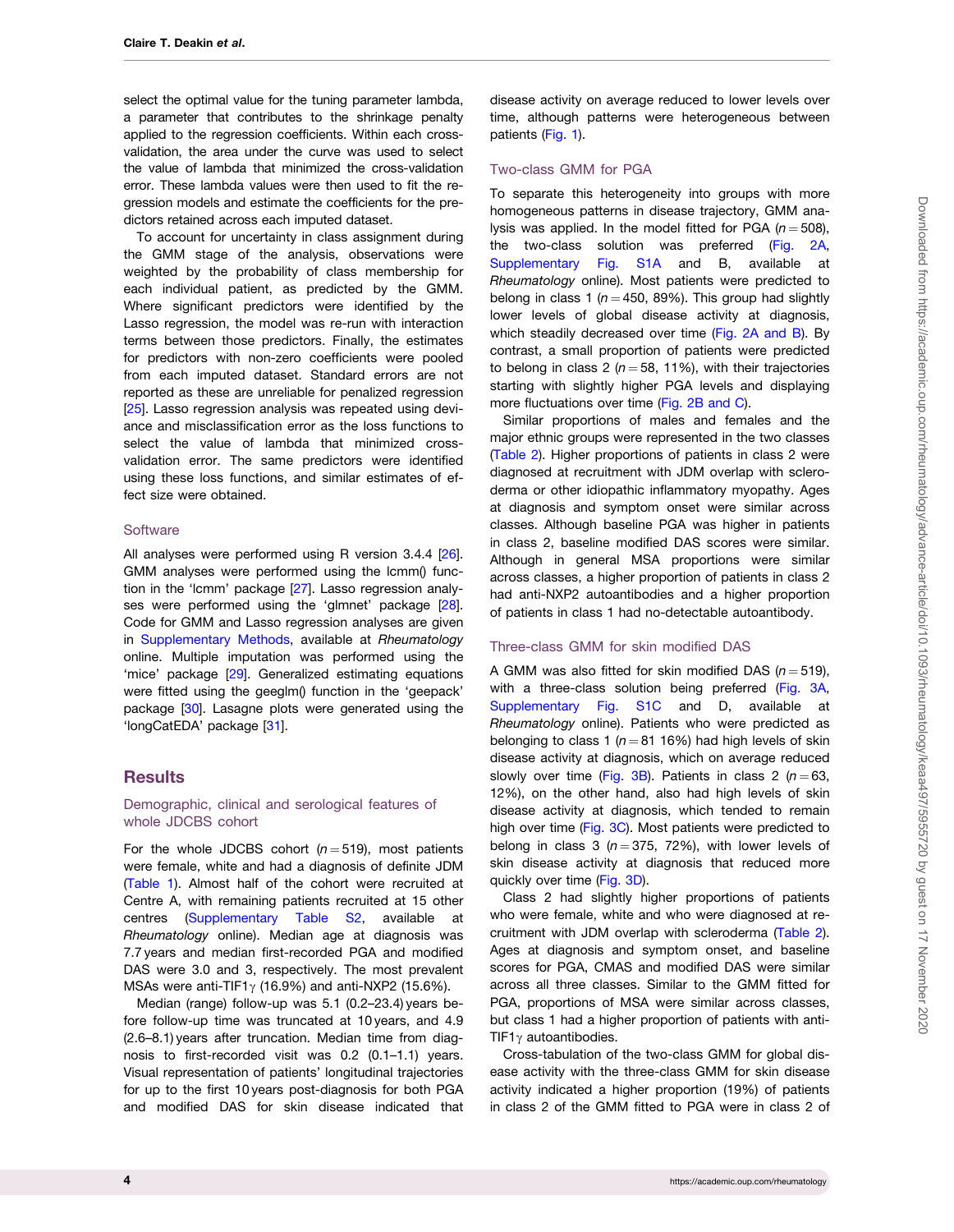<span id="page-4-0"></span>TABLE 1 Demographic, clinical and serological features of the UK Juvenile Dermatomyositis Cohort and Biomarker Study Cohort ( $n = 519$ )

| Feature                                                                               |                   |  |  |
|---------------------------------------------------------------------------------------|-------------------|--|--|
| Contributing centre <sup>a</sup> , n (%)                                              |                   |  |  |
| Centre A                                                                              | 241 (46.4)        |  |  |
| Centre B                                                                              | 43 (8.3)          |  |  |
| Centre C                                                                              | 42(8.1)           |  |  |
| Centre D                                                                              | 37(7.1)           |  |  |
| Centre E                                                                              | 29 (5.6)          |  |  |
| Centre F                                                                              | 28 (5.4)          |  |  |
| Centre G                                                                              | 27(5.2)           |  |  |
| Centre H                                                                              | 26 (5.0)          |  |  |
| Centre I                                                                              | 12(2.3)           |  |  |
| Centre J                                                                              | 9(1.7)            |  |  |
| Centre K                                                                              | 8(1.5)            |  |  |
| Centre L                                                                              | 6(1.2)            |  |  |
| Centre M                                                                              | 5(1.0)            |  |  |
| Centre N                                                                              | 4(0.8)            |  |  |
| Centre O                                                                              | 1(0.2)            |  |  |
| Centre P                                                                              | 1(0.2)            |  |  |
| Sex, n (%)                                                                            |                   |  |  |
| Female                                                                                | 364 (70.1)        |  |  |
| Male                                                                                  | 155 (29.9)        |  |  |
| Ethnicity, n (%)                                                                      |                   |  |  |
| White                                                                                 | 402 (77.4)        |  |  |
| Black                                                                                 | 47 (9.1)          |  |  |
| South Asian                                                                           | 33 (6.4)          |  |  |
| Other                                                                                 | 37(7.1)           |  |  |
| Diagnosis, n (%)                                                                      |                   |  |  |
| Definite JDM                                                                          | 383 (73.8)        |  |  |
| Probable JDM                                                                          | 46 (8.9)          |  |  |
| Definite juvenile polymyositis                                                        | 8(1.5)            |  |  |
| Probable polymyositis                                                                 | 2(0.4)            |  |  |
| JDM overlap with scleroderma                                                          | 28 (5.4)          |  |  |
| JDM overlap with systemic lupus                                                       | 5(1.0)            |  |  |
| erythematosus                                                                         |                   |  |  |
| JDM overlap with chronic                                                              | 6 (1.2)           |  |  |
| polyarthritis                                                                         |                   |  |  |
| JDM overlap with mixed connective                                                     | 9(1.7)            |  |  |
| tissue disease                                                                        |                   |  |  |
| Polymyositis overlap with                                                             | 3(0.6)            |  |  |
| scleroderma                                                                           |                   |  |  |
| Polymyositis overlap with systemic                                                    | 1(0.2)            |  |  |
| lupus erythematosus                                                                   |                   |  |  |
| Mixed connective tissue disease                                                       | 13 (2.5)          |  |  |
| Focal myositis                                                                        | 6(1.2)            |  |  |
| Other idiopathic inflammatory                                                         | 9(1.7)            |  |  |
| myopathy                                                                              |                   |  |  |
| Age at diagnosis, 1st and 3rd quartile,                                               | 7.7 (4.8–11.0)    |  |  |
| years                                                                                 |                   |  |  |
| Age at onset, median (IQR), years                                                     | $6.9(4.1 - 10.1)$ |  |  |
| Time since diagnosis, median (IQR),                                                   | $0.2(0.1-1.1)$    |  |  |
| years<br>Baseline PGA <sup>b</sup> , median (IQR)                                     |                   |  |  |
|                                                                                       | $3.0(1.0-5.9)$    |  |  |
| Baseline CMAS <sup>c</sup> , median (IQR)                                             | 42 (25.5-50)      |  |  |
| Baseline modified DAS, median (IQR)<br>Baseline clinical feature <sup>d</sup> , n (%) | $3(1-4)$          |  |  |
| Arthritis                                                                             |                   |  |  |
|                                                                                       | 114 (24.4)        |  |  |
| Abnormal respiration                                                                  | 45 (9.2)          |  |  |
| Calcinosis                                                                            | 40 (11.7)         |  |  |
|                                                                                       | (continued)       |  |  |

### TABLE 1 Continued

| Feature                                  |           |
|------------------------------------------|-----------|
| Lipodystrophy                            | 30 (6.3)  |
| Ulceration                               | 59 (12.5) |
| Autoantibody <sup>e</sup> , <i>n</i> (%) |           |
| No-detectable autoantibody               | 87 (23.0) |
| Unknown bands                            | 68 (17.9) |
| Anti-TIF1 $\gamma$                       | 64 (16.9) |
| Anti-NXP2                                | 59 (15.6) |
| Anti-MDA5                                | 23(6.1)   |
| Anti-PmScl                               | 22(5.8)   |
| Anti-Mi2                                 | 14(3.7)   |
| Anti-U1RNP                               | 12(3.2)   |
| Anti-SRP                                 | 9(2.4)    |
| Anti-HMGCR                               | 4(1.1)    |
| Anti-SAF                                 | 3(0.8)    |
| Anti-Jo1                                 | 3(0.8)    |
| Anti-Ro                                  | 2(0.5)    |
| Anti-PI-12 and Anti-Ro52                 | 2(0.5)    |
| Anti-Ku                                  | 2(0.5)    |
| Anti-U3RNP                               | 1(0.3)    |
| Anti-U1RNP and Anti-TIF1 $\gamma$        | 1(0.3)    |
| Anti-Topo                                | 1(0.3)    |
| Anti-PL-7                                | 1(0.3)    |
| Anti-Mi2 and Anti-NXP2                   | 1(0.3)    |

<sup>a</sup>Contributing centres have been allocated codes to protect patient confidentiality.

<sup>b</sup>Complete data on PGA at baseline available for 87.2% of cases.

<sup>c</sup>Complete data on CMAS at baseline available for 76.6% of cases.

<sup>d</sup>Complete data available as follows: arthritis (90%), abnormal respiration (94.2%), calcinosis (66.1%), lipodystrophy (91.3%), ulceration (91.1%).

<sup>e</sup>Of the total  $n = 379$  on whom autoantibody data were available,  $n = 364$  (96%) were analysed by immunoprecipitation and confirmed by ELISA and  $n = 15$  (4%) were analysed by lineblot. CMAS: Childhood Myositis Assessment Scale; IQR: interquartile range; PGA: physician's global assessment.

the GMM fitted to modified DAS than the in the other classes (respectively 16% and 10%, bottom of [Table 2](#page-7-0)). Thus the closer association between these two classes indicates a joint ongoing disease activity for both PGA and modified DAS.

## Sensitivity analyses

Sensitivity analyses for the results obtained on both outcomes indicated that coefficients, the overall shape of predicted trajectories and class proportions did not change substantially in models fitted with females only, males only, restriction to the inception cohort and exclusion of late-entry individuals, and exclusion of both lateentry individuals and individuals contributing few visits ([Supplementary Table S5](https://academic.oup.com/rheumatology/article-lookup/doi/10.1093/rheumatology/keaa497#supplementary-data), available at Rheumatology online).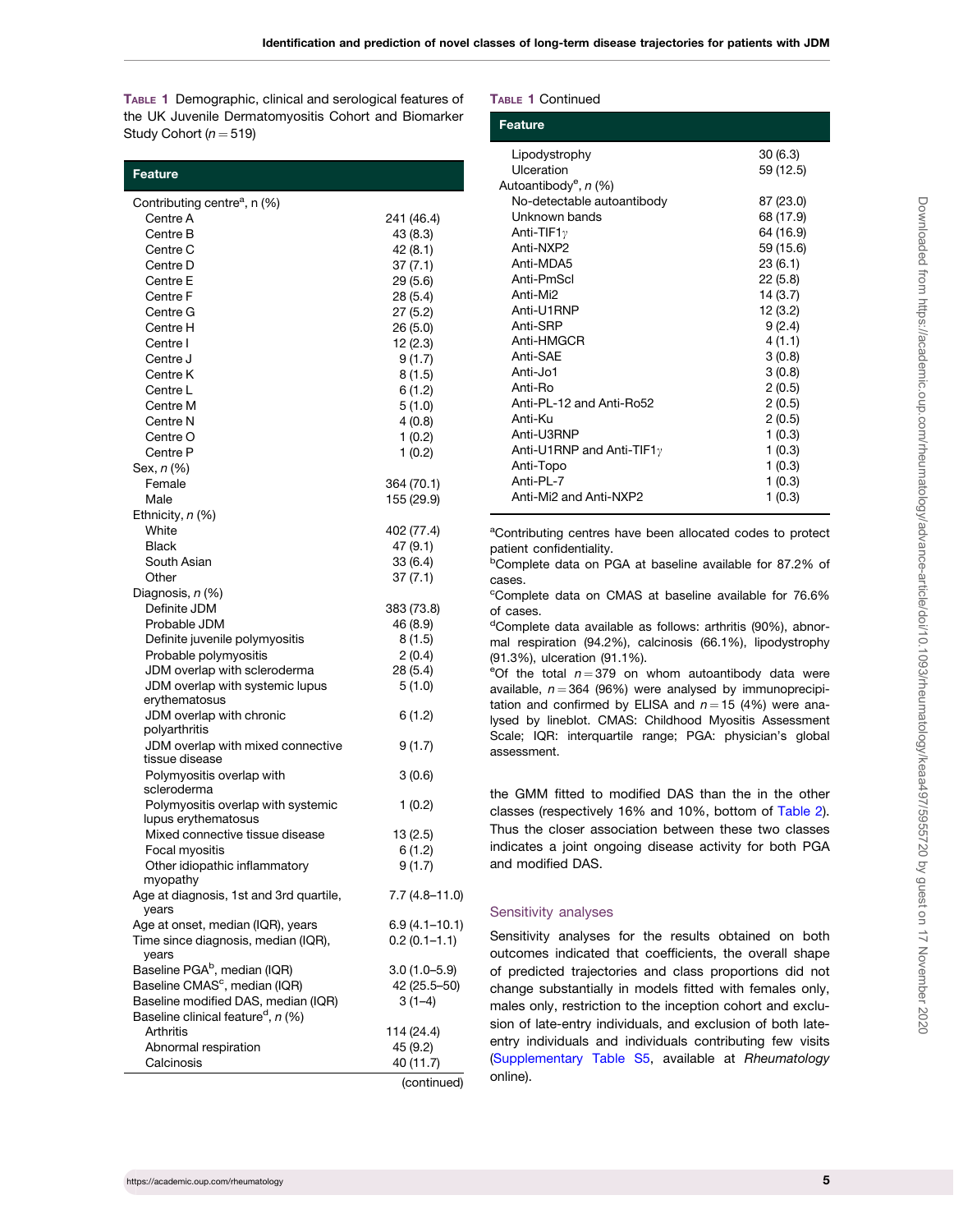<span id="page-5-0"></span>FIG. 1 Longitudinal trajectories of JDM patients up to 10 years post-diagnosis



(A, B) Lasagne plots for PGA (A) and modified DAS (B). Each horizontal line represents an individual patient, with red colours representing high disease activity. (C, D) Spaghetti plots for PGA (C) and modified DAS (D). Each blue line represents the disease trajectory of an individual patient and the red line represents the median trajectory. PGA: physician's global assessment.

## Predictors of PGA classes

Predictive analyses of class membership were performed using the classification obtained from the GMM for PGA, as a measure of disease activity that captures multiple features of this multi-system disease. Indeed, the GMM for global disease activity had a higher entropy than the GMM for skin disease activity, and hence better classification of patients. Baseline predictors of membership in class 2 of the GMM for PGA were identified using Lasso regression, a method that involves automatic selection of predictors and regularization of coefficients, as described above. Baseline modified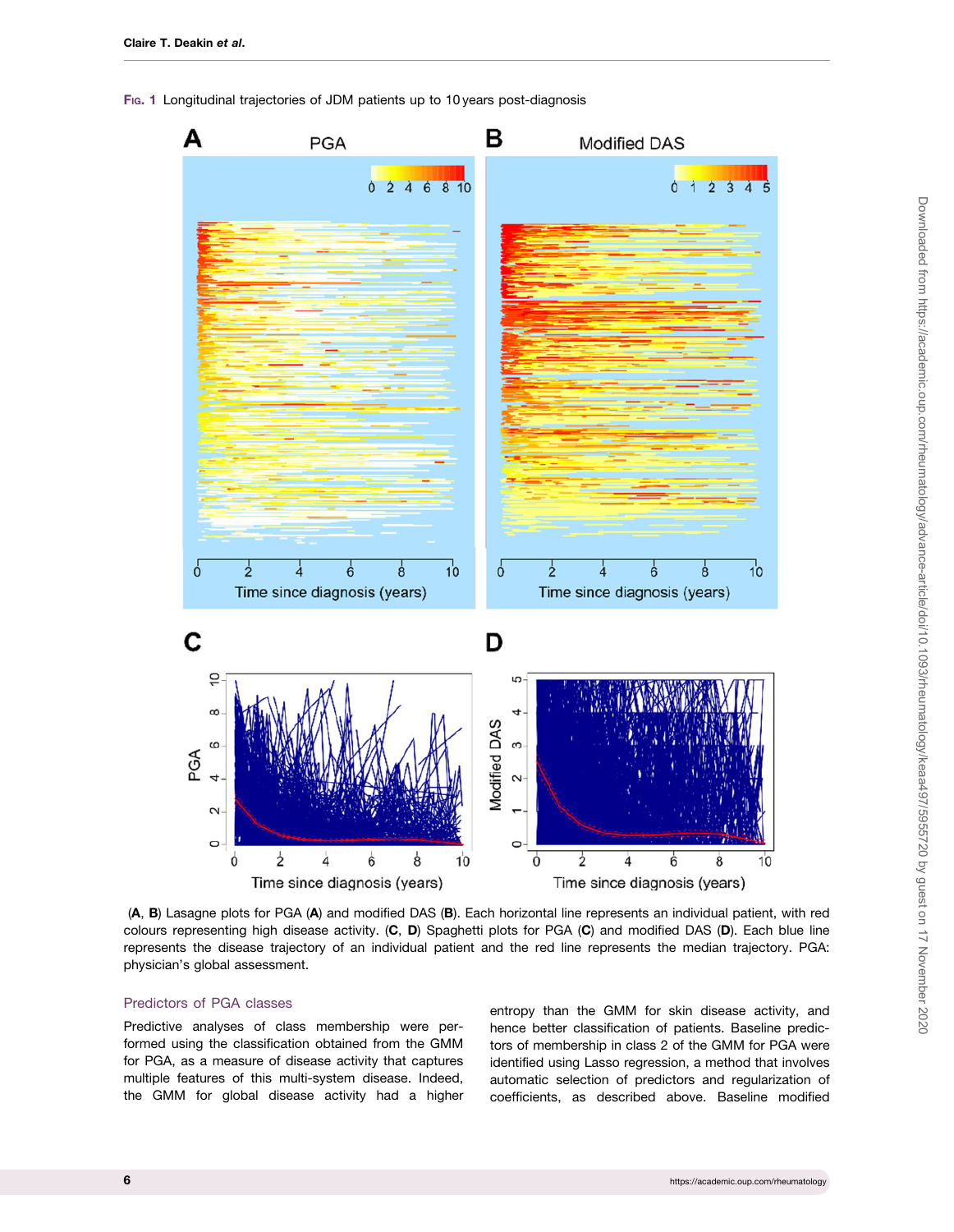<span id="page-6-0"></span>Fig. 2 Two-class growth mixture model for global disease activity



(A) Predicted median PGA (solid line) and 95% CI (dashed lines) for both classes. (B, C) Individual trajectories classified into class 1  $(B)$  or class 2  $(C)$ , overlaid with the predicted median PGA (red solid line) and 95% CI (red dashed lines). Individual trajectories are coloured according to the posterior probability of class membership. PGA: physician's global assessment.

DAS, CMAS, abnormal respiration, lipodystrophy and time from diagnosis to first-recorded visit were identified as significant predictors of class 2 membership, with mutually adjusted estimated odds ratios of 0.96, 0.99, 1.91, 1.92 and 1.32, respectively. The modification of the association with abnormal respiration due to lipodystrophy corresponding to these interactions is visualized in [Fig. 4.](#page-8-0)

None of these baseline variables were retained by the Lasso when this analysis was performed to identify possible predictors of class membership for the GMM for modified DAS.

## **Discussion**

This study represents the largest GMM analysis in JDM  $(n = 519)$  with this length of follow-up, and the first of a nationwide multicentre study. Our model of global disease activity identified two different trajectories of disease activity over time. While most patients (89%) had lower levels of disease activity that improved over time, a subset of patients (11%) had higher levels of baseline disease activity and tended to have more ongoing severe disease. Baseline variables that predicted whether patients belonged to this latter class identified by GMM were abnormal respiration, lipodystrophy and time since diagnosis. As a secondary analysis, trajectories of skin disease activity were modelled using GMM. While most patients (72%) had lower levels of skin disease that improved over time, smaller groups had high levels of skin disease that improved over time (16%), and high levels of skin disease that remained high over time (12%). A higher proportion of patients in class 2 of the GMM fitted to PGA, which had more ongoing severe disease, were in class 2 of the GMM fitted to modified DAS, which was similarly characterized by ongoing skin disease activity. Sensitivity analyses performed on subsets of the cohort participants did not indicate any systematic bias induced by the inclusions of possibly heterogeneous individuals. Separate analyses by sex also did not indicate any strong dissimilarities in the trajectories or class probabilities.

GMM analysis may represent a useful approach for defining sub-phenotypes of JDM, to complement current approaches for defining sub-phenotypes by MSAs, by focusing on disease outcomes. Interestingly, the major MSAs were distributed similarly across the GMMdefined classes, which could suggest the typologies identified by these models are different from the clinical features that characterized MSA-defined sub-phenotypes. Sub-phenotypes defined by GMM are driven by data on outcomes. Furthermore, the potential to weight individuals by the probability of class membership in subsequent analyses allows some accommodation of uncertainty in class allocation. A strength of GMM and other latent class methods, in contrast to alternative clustering approaches, is that they are model-based, with objective criteria for selecting models.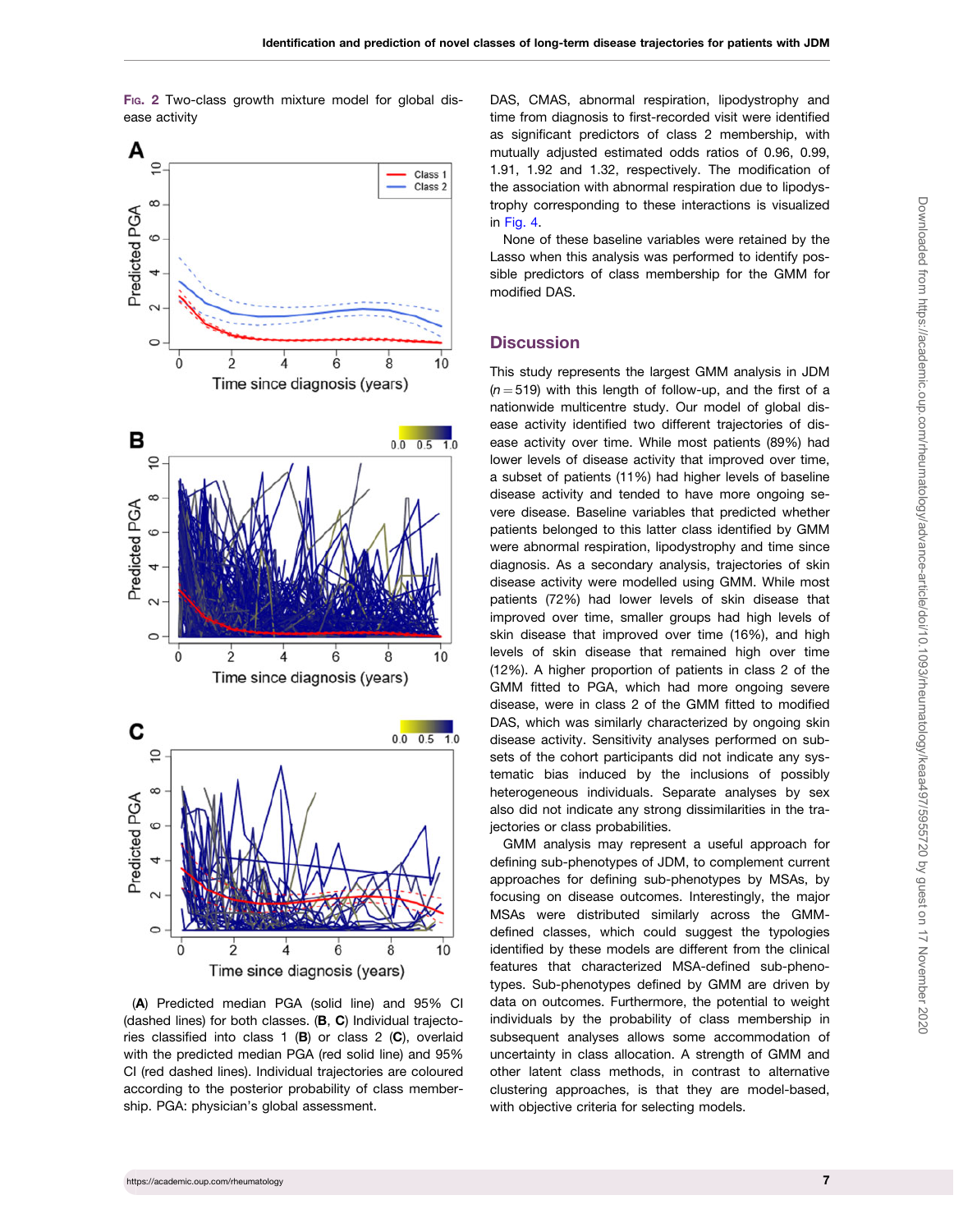|                                                                  | <b>GMM for global disease activity</b><br>(n = 508) <sup>a</sup> |                          | <b>GMM for skin disease activity</b><br>$(n = 519)^{b}$ |                   |                   |  |
|------------------------------------------------------------------|------------------------------------------------------------------|--------------------------|---------------------------------------------------------|-------------------|-------------------|--|
|                                                                  |                                                                  |                          |                                                         |                   |                   |  |
|                                                                  | Class 1                                                          | Class 2                  | Class 1                                                 | Class 2           | Class 3           |  |
|                                                                  | $(n = 450, 89\%)$                                                | $(n = 58, 11\%)$         | $(n = 81, 16\%)$                                        | $(n = 63, 12\%)$  | $(n = 375, 72\%)$ |  |
| Sex, n (%)                                                       |                                                                  |                          |                                                         |                   |                   |  |
| Female                                                           | 315 (70.0)                                                       | 40 (69.0)                | 50 (67.6)                                               | 47 (82.4)         | 232 (68.0)        |  |
| Male                                                             | 135 (30.0)                                                       | 18(31.1)                 | 24 (32.4)                                               | 10 (17.5)         | 109 (32.0)        |  |
| Ethnicity, $n$ (%)                                               |                                                                  |                          |                                                         |                   |                   |  |
| White                                                            | 349 (77.6)                                                       | 43 (74.1)                | 53 (71.6)                                               | 51 (89.5)         | 265 (77.7)        |  |
| <b>Black</b>                                                     | 38 (8.4)                                                         | 8 (13.8)                 | 7(9.5)                                                  | 2(3.5)            | 32(9.4)           |  |
| South Asian                                                      | 28(6.2)                                                          | 5(8.6)                   | 9(12.2)                                                 | 3(5.3)            | 19 (5.6)          |  |
| Other                                                            | 35(7.8)                                                          | 2(3.4)                   | 5(6.8)                                                  | 1(1.8)            | 25(7.3)           |  |
| Diagnosis, $n$ (%)                                               |                                                                  |                          |                                                         |                   |                   |  |
| Definite JDM                                                     | 337 (74.9)                                                       | 38 (65.5)                | 57 (77.0)                                               | 44 (77.2)         | 253 (74.2)        |  |
| Probable JDM                                                     | 41 (9.1)                                                         | 4(6.9)                   | 4(5.4)                                                  | 4(7.0)            | 33(9.7)           |  |
| Definite or probable polymyositis                                | 9(2.0)                                                           | 1(1.7)                   | (0)                                                     | (0)               | 5(1.5)            |  |
| JDM overlap with scleroderma                                     | 20 (4.4)                                                         | 7(12.1)                  | 2(2.7)                                                  | 5(8.8)            | 15(4.4)           |  |
| JDM overlap with mixed connect-<br>ive tissue disease            | 8(1.8)                                                           | 1(1.7)                   | 2(2.7)                                                  | 0(0)              | 7(2.1)            |  |
| JDM overlap with chronic<br>polyarthritis                        | 6(1.3)                                                           | 0(0)                     | 2(2.7)                                                  | 1(1.8)            | 3(0.9)            |  |
| JDM overlap with systemic lupus<br>erythematosus                 | 5(1.1)                                                           | 0(0)                     | 0(0)                                                    | 0(0)              | 4(1.2)            |  |
| Other idiopathic inflammatory<br>myopathy                        | 24(5.3)                                                          | 7 (12.1)                 | 7(9.5)                                                  | 3(5.3)            | 21(6.2)           |  |
| Age at diagnosis, median (IQR),<br>years                         | $7.7(4.7-11.0)$                                                  | $8.2(5.1 - 10.8)$        | $8.9(5.5 - 10.5)$                                       | $8.1(3.9 - 11.7)$ | $7.5(4.8 - 11.2)$ |  |
| Age at onset, median (IQR), years                                | $7.1(4.2 - 10.1)$                                                | $6.0(3.7-9.5)$           | $7.8(4.5 - 10.1)$                                       | $6.9(3.1 - 9.9)$  | $6.8(4.2 - 10.3)$ |  |
| Time since diagnosis, median (IQR),<br>years                     | $0.2(0.1 - 1.0)$                                                 | $1.1(0.2 - 3.8)$         | $0.2(0.1 - 1.4)$                                        | $0.6(0.1 - 1.8)$  | $0.2(0.1-1.1)$    |  |
| Baseline PGA, median (IQR)                                       | 2.7 (1.0–5.4)                                                    | $4.2(2.8 - 6.7)$         | $3.1(2.0 - 6.7)$                                        | $2.3(1.0-4.4)$    | $2.9(1.0-5.9)$    |  |
| Baseline CMAS, median (IQR)                                      | 42 (26.5-51)                                                     | 40 (19 - 47)             | 41 (26–51)                                              | 45 (39 - 52)      | 42 (24.3-50)      |  |
| Baseline modified DAS, median (IQR)                              | $3(1-5)$                                                         | $3(0.3-4)$               | $4(2-5)$                                                | $3(2-4)$          | $3(1-4)$          |  |
| Major myositis-specific autoantibody groups <sup>c</sup> , n (%) |                                                                  |                          |                                                         |                   |                   |  |
| No-detectable autoantibody                                       | 82 (24.8)                                                        | 5(10.4)                  | 11 (25.0)                                               | 10(33.3)          | 63 (38.4)         |  |
| Anti-TIF1 $\gamma$                                               | 55 (16.6)                                                        | 9(18.8)                  | 17 (38.6)                                               | 6(20.0)           | 39 (23.8)         |  |
| Anti-NXP2                                                        | 49 (14.8)                                                        | 10 (20.8)                | 9(20.4)                                                 | 8(26.7)           | 39 (23.8)         |  |
| Anti-MDA5                                                        | 22(6.6)                                                          | 1(2.1)                   | 5(11.4)                                                 | 4(13.3)           | 14(8.5)           |  |
| Anti-Mi2                                                         | 13(3.9)                                                          | 1(2.1)                   | 2(4.5)                                                  | 2(6.7)            | 9(5.5)            |  |
| Cross-tabulation with GMM for global disease activity, n (%)     |                                                                  |                          |                                                         |                   |                   |  |
| Class 1                                                          |                                                                  | $\overline{\phantom{0}}$ | 61 (83.6)                                               | 46 (80.7)         | 300 (89.6)        |  |
| Class 2                                                          |                                                                  | $\equiv$                 | 12 (16.4)                                               | 11 (19.3)         | 35(10.4)          |  |
| Cross-tabulation with GMM for skin disease activity, n (%)       |                                                                  |                          |                                                         |                   |                   |  |
| Class 1                                                          | 61 (15.0)                                                        | 12 (20.7)                |                                                         |                   |                   |  |
| Class 2                                                          | 46 (11.3)                                                        | 11 (19.0)                |                                                         |                   |                   |  |
| Class 3                                                          | 300 (73.7)                                                       | 35 (60.3)                |                                                         |                   |                   |  |

<span id="page-7-0"></span>TABLE 2 Characteristics of patients assigned to the classes identified by GMMs for global and skin disease activities

Characteristics are calculated using the most likely class for each patient, as predicted by the relevant GMM.

 $a_n$  = 508 individuals with PGA recorded at  $\geq$ 1 visit.

 $b_n = 519$  individuals with no missing data for modified DAS.<br>Concentages represent the proportion of patients with ex-

<sup>c</sup>Percentages represent the proportion of patients with each of the listed autoantibody within each class for the relevant GMM on whom autoantibody data were available (autoantibody data available for  $n = 379$  patients). GMM: growth mixture model; IQR: interquartile range.

Our findings complement the work reported by Lim et al. [\[15\]](#page-10-0) that identified three classes based on modelling the total DAS across over 40 months. In that analysis ( $n = 95$ ) there were two larger classes, one with lower levels of disease activity at baseline that reduced slightly (42%), one with higher levels of disease activity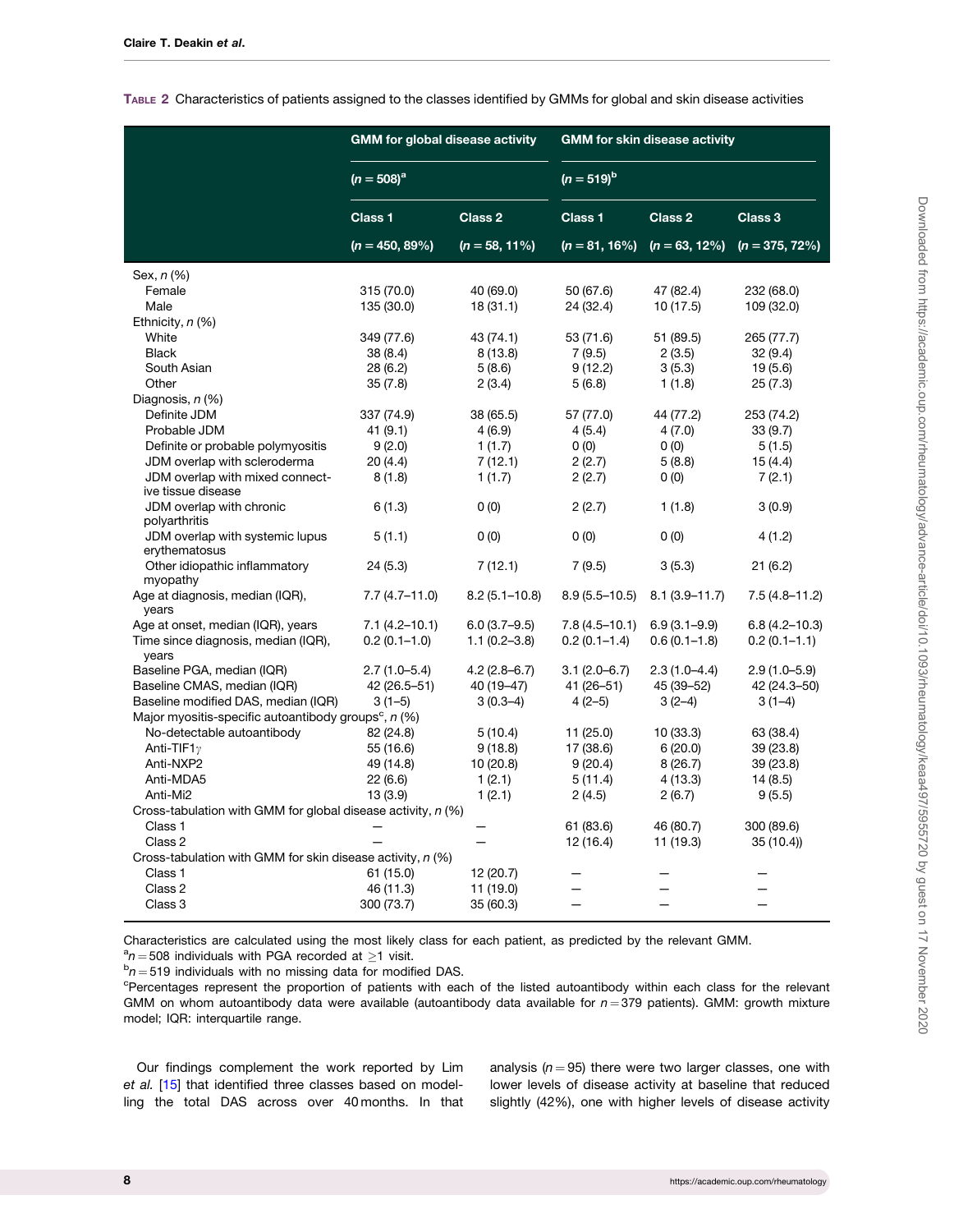

<span id="page-8-0"></span>FIG. 3 Three-class growth mixture model for skin disease activity

(A) Predicted median modified DAS (solid line) and 95% CI (dashed lines) for the three classes. (B–D) Individual trajectories classified into class 1 (B), class 2 (C) or class 3 (D), overlaid with the predicted median modified DAS (red solid line) and 95% CI (red dashed lines). Individual trajectories are coloured according to the posterior probability of class membership.

FIG. 4 Predicted probabilities and ORs of belonging to global disease activity class 2 ('ongoing disease activity')



The figure shows the predicted probabilities for each combination of modified DAS, lipodystrophy and abnormal respiration. Median baseline values for CMAS and time since diagnosis were used to calculate predicted probabilities. The table on the right reports the estimated ORs in the final model. Standard errors are not reported as these are unreliable for penalized regression [[25](#page-10-0)]. The predicted probabilities for lipodystrophy only obscure those for abnormal respiration only, due to similar estimated ORs for these two predictors. CMAS: Childhood Myositis Assessment Scale; OR: odds ratio.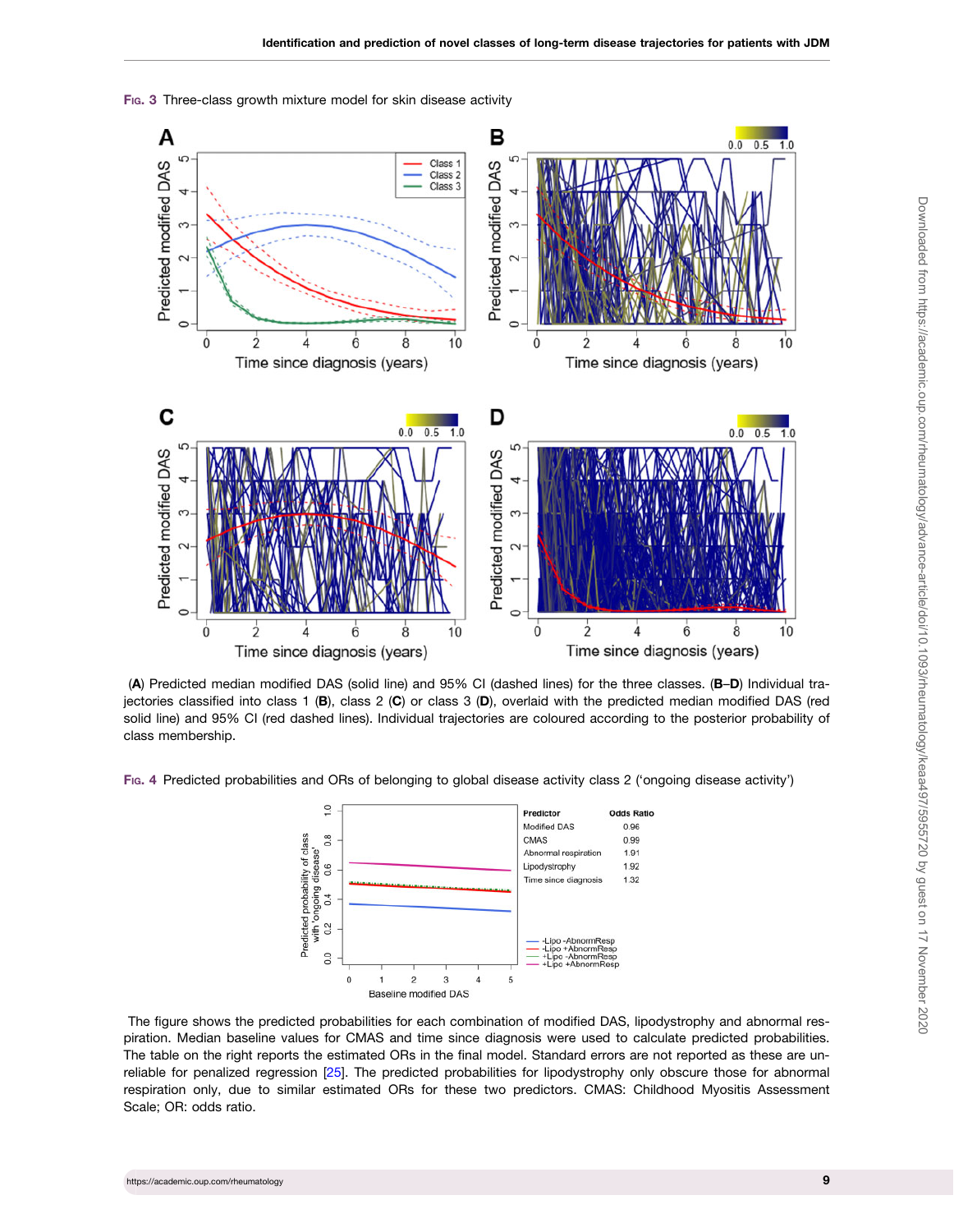<span id="page-9-0"></span>that reduced to the lowest levels of disease activity (55%), and a much smaller third class with the highest levels of baseline disease activity that remain high over time (3%). Interestingly, our work on an independent cohort is consistent with this previous study, with the larger class resulting from the GMM analysis of PGA (class 1) paralleling the two larger classes in the Canadian analysis combined, as the classes that show improvement over time. It may be that this difference in number of classes between the studies reflects greater numbers of patients included, a longer duration of follow-up and use of a different (but related) outcome measure. In their analysis, the total DAS is a standardized score based on three specific cutaneous and three specific musculoskeletal findings [\[32\]](#page-10-0), whereas the PGA in our analysis is a more subjective score that reflects cutaneous, musculoskeletal and other manifestations of JDM that influence the physician's overall assessment of global disease activity, and may in some cases be influenced by features such as calcinosis that can be attributed to ongoing activity by some physicians, but disease damage by others.

This study has limitations. While  $n = 519$  is a large sample size for a rare disease, our findings need to be validated independently before they can be generalized to the general population of patients with JDM. Nonetheless, in this regard the similarities with the independent Canadian study are encouraging. A further limitation arises from missing data. Although we sought to account for missing data patterns, we may not have achieved this perfectly. While it would have been useful to identify groups with similar muscle disease activities over time, there were too many missing CMAS values to do so. Although 96% of our autoantibody data were generated using the same method, inconsistent testing methods are a challenge for combining data [\[33,](#page-10-0) [34](#page-10-0)]. Future work could investigate how medication exposure both influences and is influenced by disease trajectories. While underlying differences in patient-mix were adjusted for in our GMM for PGA by including an indicator for Centre A (which contributed to 46% of patients), future work might investigate whether any of these differences might affect disease trajectories.

In summary, we have shown that GMM analysis can identify sub-phenotypes of JDM based on longitudinal disease outcomes, including global disease activity. Future work may identify biological differences in these classes, which could form the basis for a stratified approach to treatment in JDM.

Funding: This research was supported by the NIHR Biomedical Research Centre at Great Ormond Street Hospital for Children NHS Foundation Trust (GOSH).

Disclosure statement: The authors have declared no conflicts of interest.

# Supplementary data

[Supplementary data](https://academic.oup.com/rheumatology/article-lookup/doi/10.1093/rheumatology/keaa497#supplementary-data) are available at Rheumatology online.

## Acknowledgements

The Juvenile Dermatomyositis Research Group would like to thank all of the patients and their families who contributed to the Juvenile Dermatomyositis Cohort & Biomarker Study & Repository. Funding for the UK JDM Cohort and Biomarker study has been provided by generous grants from the Wellcome Trust UK [085860], Action Medical Research UK [SP4252], The Myositis Support Group UK, Arthritis Research UK now Verusus Arthritis [14518, 20164], The Henry Smith Charity and Great Ormond Street Children's Charity [V1268], The Myositis Association, The Medical Research Council and the National Institute for Health Research (NIHR) Translational Research Collaboration (TRC) Rare Diseases. The JDM Cohort study is adopted onto the NIHR Comprehensive Research Network. The Centre for Adolescent Rheumatology Verusus Arthritis at UCL, UCL Hospital and GOSH is supported by grants from Arthritis Research UK [20164, 21593] and Great Ormond Street Children's Charity. This is a summary of independent research funded in part by the NIHR. The views expressed are those of the authors and not necessarily those of the NHS, the NIHR or the Department of Health. We thank all local research coordinators and principal investigators who have made this research possible.

## **References**

- [1](#page-1-0) Livermore P, Gray S, Mulligan K et al. Being on the juvenile dermatomyositis rollercoaster: a qualitative study. Pediatr Rheumatol 2019;17:30.
- 2 Spencer CH, Hanson V, Singsen BH et al. Course of treated juvenile dermatomyositis. J Pediatr 1984;105: 399–408.
- 3 Huber AM, Lang B, LeBlanc CMA et al. Medium- and long-term functional outcomes in a multicenter cohort of children with juvenile dermatomyositis. Arthritis Rheum 2000;43:541.
- 4 Stringer E, Singh-Grewal D, Feldman BM. Predicting the course of juvenile dermatomyositis: significance of early clinical and laboratory features. Arthritis Rheum 2008;58: 3585–92.
- 5 Ravelli A, Trail L, Ferrari C et al. Long-term outcome and prognostic factors of juvenile dermatomyositis: a multinational, multicenter study of 490 patients. Arthritis Care Res (Hoboken) 2010;62:63–72.
- 6 Shah M, Mamyrova G, Targoff IN et al. The clinical phenotypes of the juvenile idiopathic inflammatory myopathies. Medicine (Baltimore) 2013;92: 25–41.
- 7 Sanner H, Sjaastad I, Flatø B. Disease activity and prognostic factors in juvenile dermatomyositis: a longterm follow-up study applying the Paediatric Rheumatology International Trials Organization criteria for inactive disease and the myositis disease activity assessment tool. Rheumatology (Oxford) 2014;53: 1578–85.